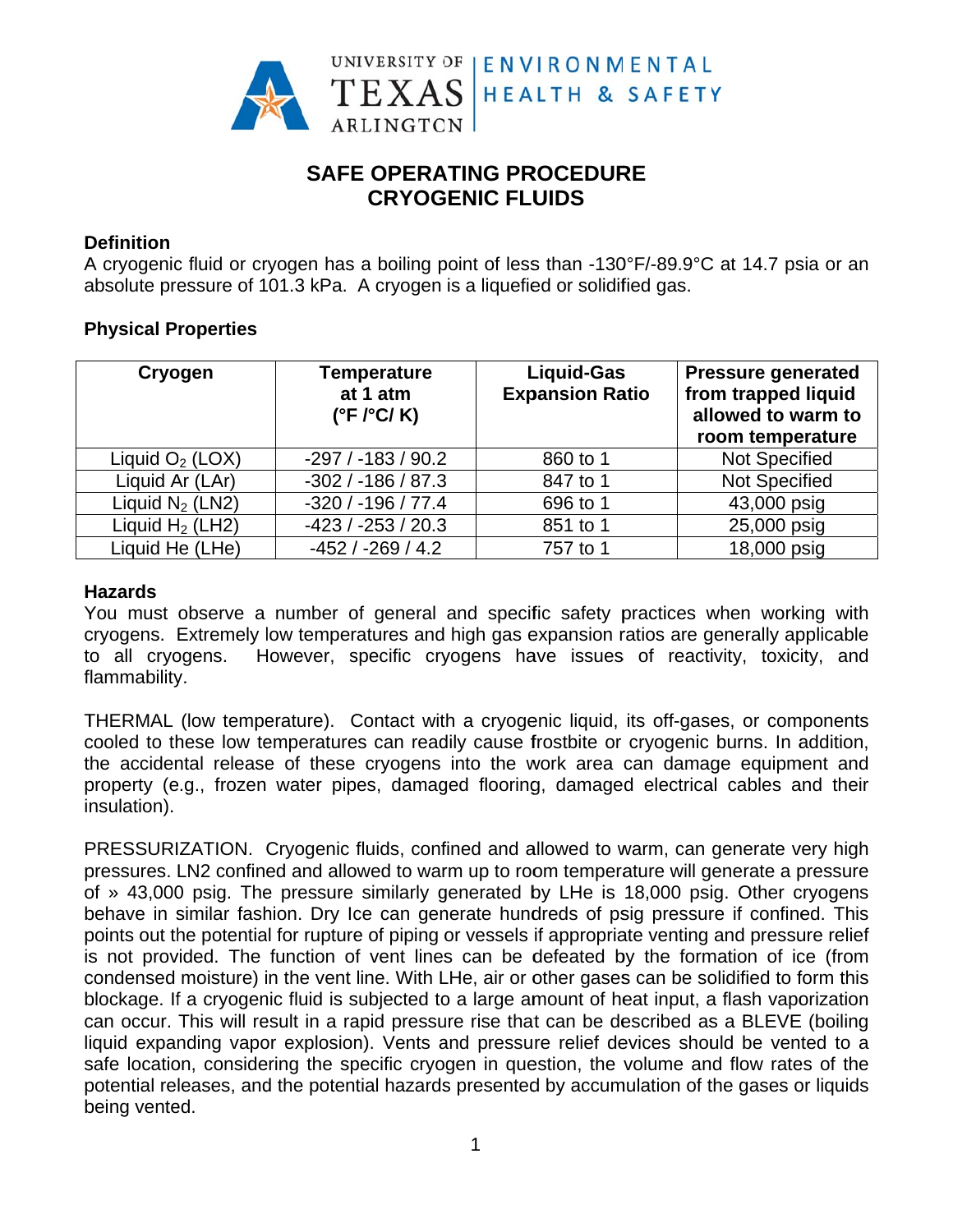

OXYGEN DEFICIENCY/ASPHYXIATION. Cryogenic fluids have large liquid to gas expansion ratios, with LN2 » 680 to 1, (based on volume), LHe is » 740 to 1, and LAr » 820. With this in mind, note that any accidental release or overflow of these cryogenic liquids will quickly boil into the gas phase and may create an asphyxiation hazard by displacing the oxygen content of the surrounding area. In the case of LN2, the  $N<sub>2</sub>$  gas generated from malfunctioning equipment or spills of LN2 will be cold and denser than ambient air. Even well-ventilated lab spaces that have pits or other low-lying (or recessed) areas could have the oxygen displaced by this cold, dense  $N_2$  gas. LN2 should not be used below the first floor of a building for this reason. Argon or CO<sub>2</sub> will also present these heavier-than-air hazards. Large-volume sources used in small laboratory spaces or in poorly ventilated areas increase the asphyxiation hazard. Oxygen monitors are strongly recommended for areas using inert cryogens; the minimum safe O<sub>2</sub> concentration in air is 19.5%.

ICE BUILD-UP. The temperatures associated with cryogenic liquids can easily condense moisture from the air and cause the formation of ice. This ice can cause a malfunction from the design intent of components or systems (e.g., plug vent lines and impede valve operation) or can damage piping systems. In the case of LHe and LH2, air itself can freeze solid and block vent lines. Building exhaust systems accidentally cooled to LN2 temperatures can also be damaged by ice formation or the weight of the accumulated ice and the weight of the LN2 itself. The resultant run-off water when the ice melts can also present a hazard.

MATERIALS CONCERNS. The low temperature of cryogenic liquids will adversely affect the properties of some materials resulting in system or vessel failure. The selection of the materials of construction for vessels and piping systems for cryogen handling should consider the appropriate behavior of the material at the cryogenic temperatures. In general, carbon steels and other bcc-structured metals can become brittle and fracture easily at cryogenic temperatures. Commonly-accepted materials of construction include fcc-structured metals such as the 300 series stainless steels, some of the aluminum alloys, and copper or brass. Plastics, such as Tygon® tubing, become brittle and can easily fail in cryogenic applications. Be sure to consult the appropriate references when selecting materials for cryogenic applications. Even when the appropriate materials are selected, thermal stresses that can lead to failure can be generated in some applications. Thermal gradients across a material or piping system or the rapid cool-down of a vessel can generate thermal stresses. The joining of materials with dissimilar coefficients of expansion can also generate thermal stresses.

OXYGEN ENRICHMENT. LN2 is cold enough to condense the surrounding air into a liquid form. The concentration of  $O_2$  in this condensed air is enhanced. This condensed "liquid air" can be observed dripping from the outer surfaces of uninsulated/nonvacuum jacketed lines carrying LN2. This "liquid air" will be composed of  $> 50\%$  O<sub>2</sub>, and will amplify any combustion/flammable hazards in the surrounding areas. Open Dewars of LN2 can condense  $O<sub>2</sub>$  from the air into the LN2 and cause an  $O<sub>2</sub>$  enrichment of the liquid, which can reach levels as high as 80%  $O_2$ . Air should be prevented from condensing into LN2 by the use of loosefitting stoppers or covers that still allow for the venting of LN2 off-gas. Large quantities of LN2 spilled onto oily surfaces (such as asphalt) could condense enough  $O<sub>2</sub>$  to present a combustion hazard. In some cases, such as a large-volume LN2 spill onto asphalt, the surface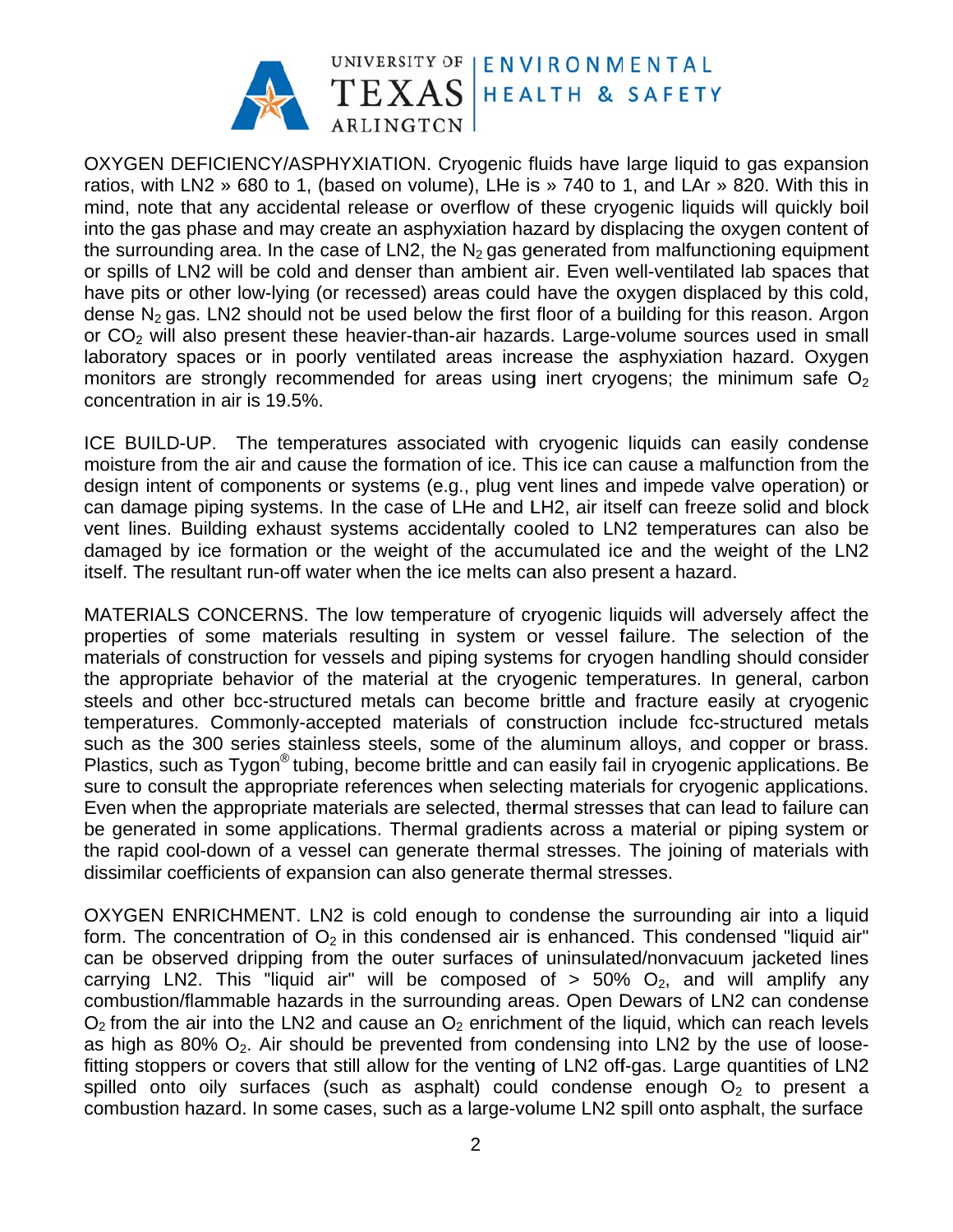

can become saturated with condensed oxygen and can be shock sensitive (can detonate when shocked). LHe and LH2 can also condense air into the liquid or even the solid phase with an enriched  $O_2$  content. Use  $O_2$  monitors to maintain an  $O_2$  level between 19.5% and 23.5%.

LN2/IONIZING RADIATION FIELD. A unique hazard can result from the use of LN2 in high ionizing radiation fields where the generation of  $O_3$  or  $NO_x$  may cause a potential explosion hazard when the LN2 has condensed quantities of  $O<sub>2</sub>$  from the atmosphere. The applicable control measure is to minimize the accumulation of  $O<sub>2</sub>$  into the LN2 and to keep containers free of hydrocarbon contamination.

NOISE TRANSFER. Venting of cryogens can generate, in some cases, noise levels that could require hearing protection. Sound levels in excess of 150 dBA have been recorded during routine tank filling. A redesign of the equipment or procedure could also be addressed in these cases.

ACCIDENTAL RELEASES/SPILLS (OR OVERFLOWS). Accidental releases/spills (or overflows) of LN2 can present hazards and cause property damage as noted in the hazards discussed above. This most often is a result of inadequate training on the specific hazards and procedures. These releases can come from automated level control systems, but more frequently are the result of manual operations left unattended. The level of concern over these releases increases with the volume of the cryogen source. House LN2 systems represent very large quantities with the potential for release. Separate (stand-alone) supply Dewars are inherently safer in this respect because they have smaller volumes. Releases into the building or lab space are the most hazardous, presenting the primary hazards of asphyxiation, personnel exposure, and property damage may result from significant releases of LN2. When spilled on a surface, cryogens spread as far as the quantity of liquid spilled and the physical confines of the area allow. Their vapors spread even further and can present a hazard to personnel some distance away from the release/spill.

RELEASES INTO BUILDING EXHAUST SYSTEMS. Releases into building exhaust systems also can present significant hazards. These releases typically occur when the operator opens a bypass valve in an attempt to precool the piping to LN2 temperatures and then mistakenly leaves the bypass valve open. These releases can adversely affect the normal operation of the building's exhaust system or can cause the exhaust system to fail and release significant quantities of LN2 into the building's air space.

ACCIDENTS CAUSED BY EQUIPMENT FAILURE (equipment not designed for cryogenic service.) Cryogenic fluids should only be handled in apparati specifically designed for that purpose. Accidents frequently occur where equipment not designed for cryogenic service is used, such as when a consumer-rated Thermos<sup>®</sup> bottle is used for LN2 or Dry Ice. Over pressure and resultant rupture of the container is frequently the result. These types of accidents can also occur when cryogenic-rated equipment is inappropriately modified and the original safe venting design is compromised.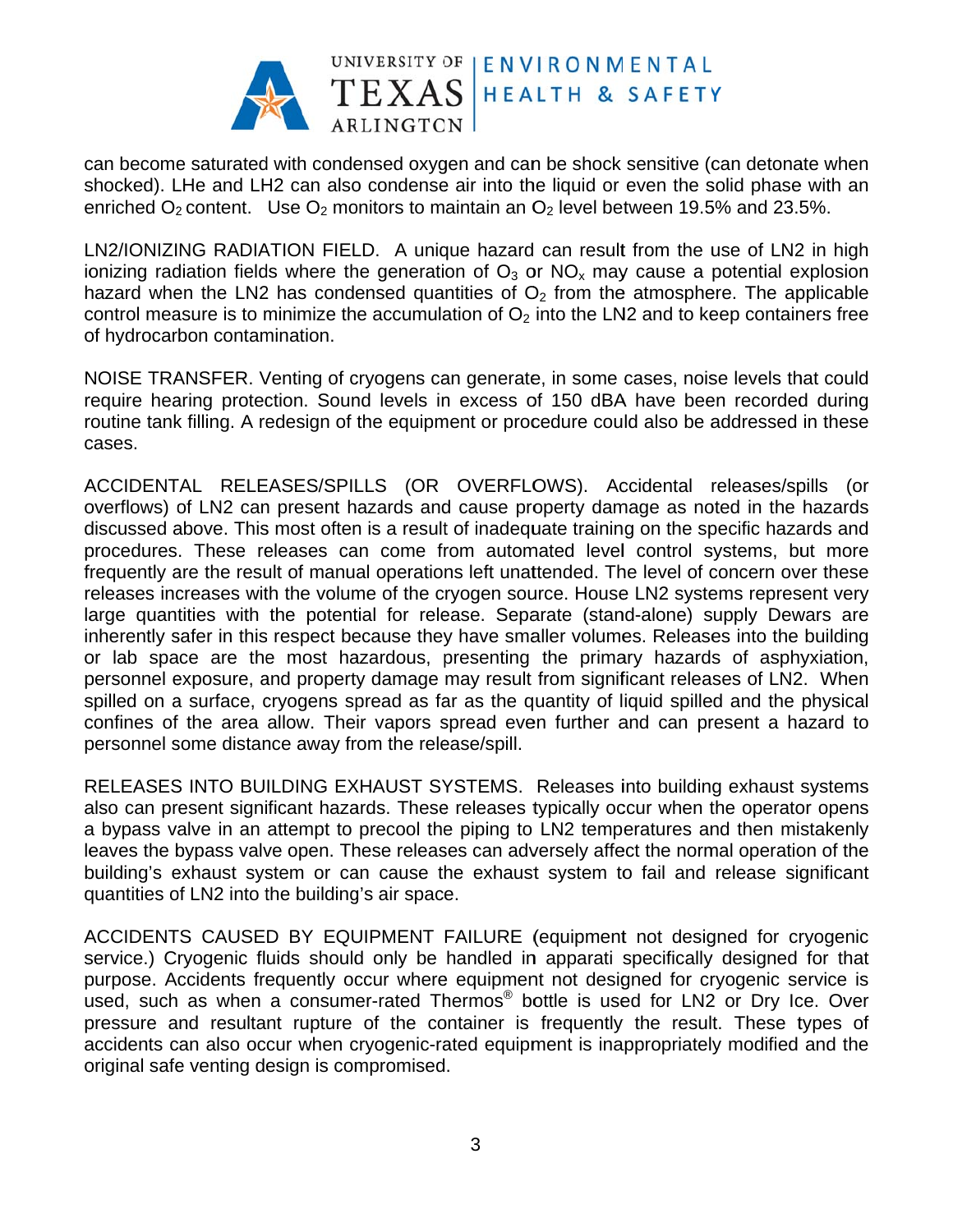

LIFTING. Physical studies of accident statistics involving cryogenics will always include back strains or other lifting injuries associated with Dewars. Although this hazard is not specifically cryogenic in nature, it is appropriate to note this as a hazard associated with cryogenic applications. Be careful when lifting and moving cryogenic Dewars. The proper use of carts or hand trucks can help prevent these iniuries. Alternately, the use of low-pressure liquid transfer equipment and procedures can replace lifting and pouring operations.

BACK INJURIES. Back injuries may result from lifting cryogenic liquid Dewars. Dewars of LN2 or LHe may be accidentally tipped over when crossing obstructions, such as door thresholds. Handle these Dewars with the appropriate care and on the appropriate floor surfaces. Maintain the general condition (wheels, handles, etc.) of the Dewars in proper functioning condition.

OTHER. Specific cryogenic fluids will present specific hazards in addition to the above concerns. Examples include:

- LOX and the additional hazards of enhanced combustion, with materials compatibility and cleanliness (hydrocarbon contamination) as added concerns. Do not smoke or allow ignition sources near LOX. LOX is also shock-sensitive. If it spills, do not walk or roll equipment over the spilled area for 30 minutes until the vapors clear. If any clothing is soaked with LOX, remove it immediately and let it air for at least 60 minutes. Keep it away from any ignition sources.
- LH2 and the additional hazards of flammability and materials embrittlement, with the added concerns of low ignition energy, proper bonding and grounding of equipment, and venting of off-gases. Do not smoke or allow ignition sources near Ground all electrical equipment according to NFPA 50B or National  $LH2.$ Electrical Code Article 500 (see References). Allow LH2 off-gassing to a suitable location, preferably outdoors. Do not transfer LH2 from one container to another in an air atmosphere; if you do, then LOX will condense with LH2 and create an explosion hazard. Do not spill LH2, since you will create a flammable vapor cloud. Monitor any areas where you use LH2 with a flammable gas detector.
- Toxicity concerns of CO and  $F_2$ .

#### **Handling and Personal Protective Equipment**

- 1. Familiarize yourself with the hazards of cryogenic fluids before working with them. Ask an experienced user to show you how to operate Dewars or other cryogenic containers.
- 2. Wear a full face shield over safety glasses to protect your eyes.
- 3. Wear loose-fitting thermal insulated or leather gloves. If they become saturated with a cryogen, you can remove them quickly. Insulated gloves do not allow you to immerse you hands in a cryogen; they are for immediate protection only.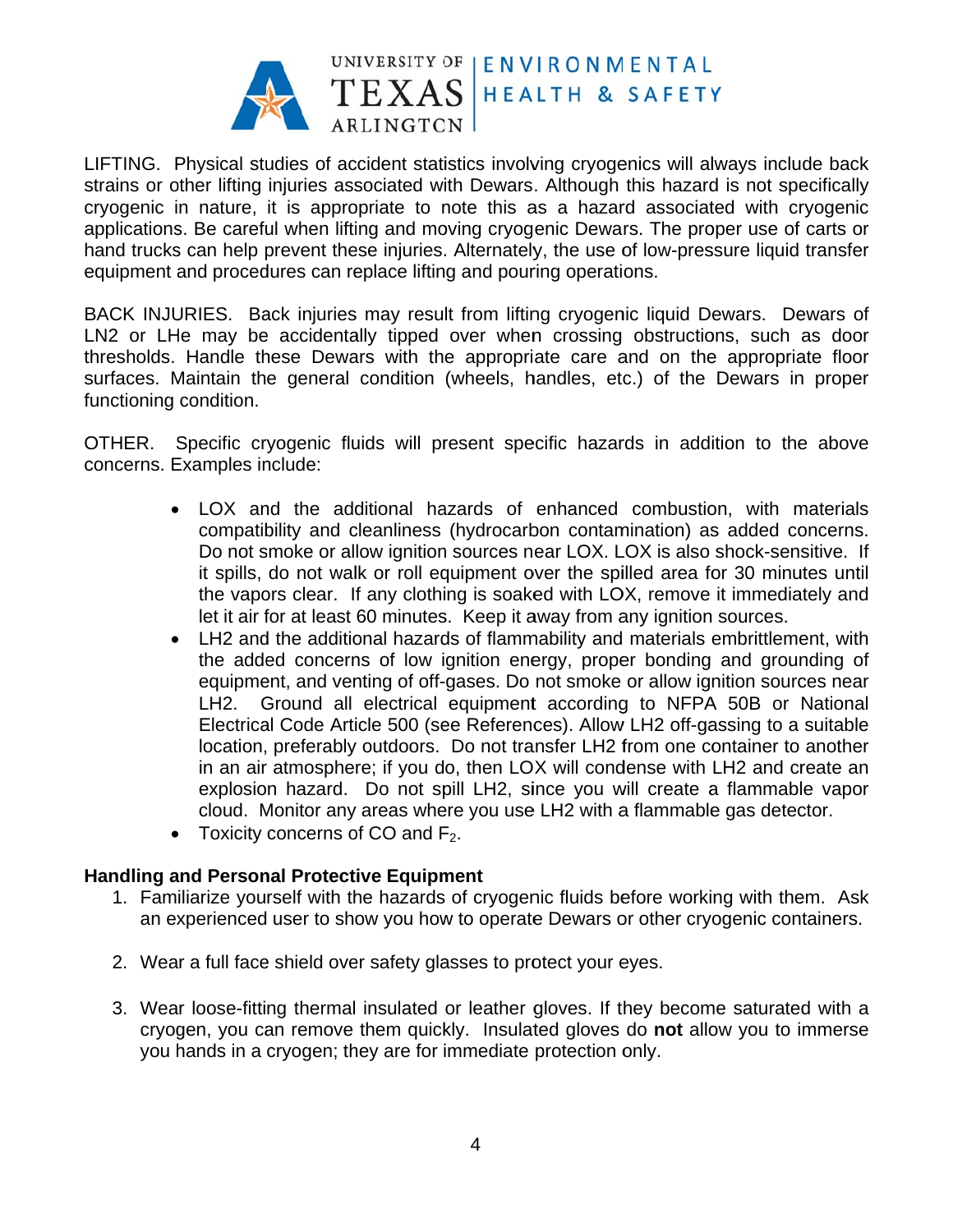

- 4. As always, wear long sleeves, long pants, and completely-closed shoes. If you are moving Dewars, you should wear safety shoes.
- 5. Always handle cryogens carefully. Their extremely low temperatures can produce cryogenic burns and freeze underlying tissue. Exposure to their cold vapors can damage your eyes.
- 6. Always stand clear of boiling vapors or splashed liquids. Boiling and splashing always occur when placing a room-temperature object inside the cryogen and pouring the cryogen into a room-temperature container, so do these operations slowly. Use tongs to place and remove objects inside cryogens.
- 7. Do not touch uninsulated pipes or containers with unprotected hands.
- 8. Never use polystyrene boxes for cryogen storage or transport.
- 9. Never accompany a transport Dewar in an elevator. The same procedure to be followed when moving gas cylinders between floors holds for cryogenic fluids transport. Any internal transport involving the use of elevators requires the presence of two people: the first person puts the transport Dewar in the empty elevator and sends the elevator to the destination floor. S/He will not accompany the Dewar. At the receiving end a second person will take the Dewar from the elevator and move it to its final destination.

#### **First Aid**

DERMAL EXPOSURE. Remove any clothing that may restrict circulation to the affected area. Do not rub frozen tissue. Instead place the affected area in a warm (not hot;  $<$  105°F/40°C) water bath. Do not use dry heat. Seek medical attention immediately. Frozen tissue is usually not painful, but can have a waxy or yellowish appearance. When thawed it will be swollen, painful, and prone to infection. Cover the thawed area with a dry sterile dressing and protect it with bulky clothing pending medical attention. If large areas of your body are affected, remove your clothing, take a warm shower, and get medical attention immediately.

OCULAR EXPOSURE. Your eyes may be frostbitten. Warm them in a water bath (not hot; < 105°F/40°C) and seek medical attention immediately.

HYPOTHERMIA. In this case, warm the person slowly to avoid shock. Seek medical attention immediately.